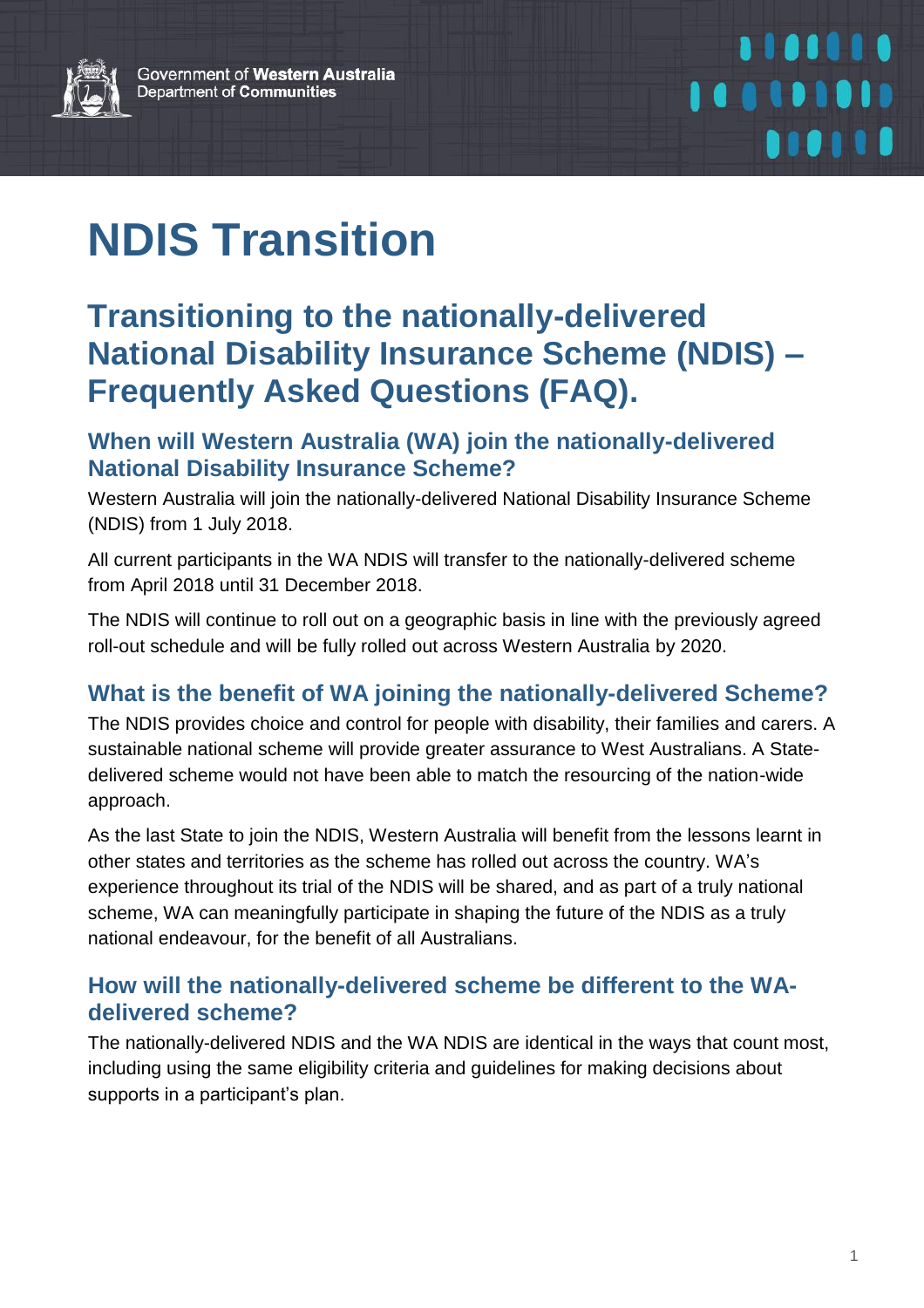

#### **NDIS transition FAQs**

#### **What does this change mean for participants?**

People who transfer from the WA NDIS to the nationally-delivered scheme will have their WA NDIS plan transferred into the nationally-delivered scheme and Local Coordinators will work with the National Disability Insurance Agency (NDIA) to transfer plans. Together with the NDIA, they will explain the transfer process and support people as they develop a plan in the nationally-delivered scheme.

#### **What is the process for my transfer to the nationally-delivered scheme?**

You will receive a letter from the WA Government to let you know that the national scheme will operate in WA and ask you to agree to transfer to the NDIA. When it is your turn to transfer, your Local Coordinator will contact you with more details about how you will be supported as you transition to the NDIA.

The NDIA and WA NDIS are offering general information sessions about the national scheme in a range of locations. You will be invited to attend further information sessions, which will provide specific information about implementing your plan through the NDIA.

#### **Where can I get further information?**

The best place to get information about the NDIS roll-out is on the [national NDIS](https://www.ndis.gov.au/) website [\(www.ndis.gov.au\)](http://www.ndis.gov.au/). The [WA page in](https://www.ndis.gov.au/about-us/our-sites/WA.html)cludes a short video about the NDIS roll-out in WA [\(www.ndis.gov.au](http://www.ndis.gov.au/) > About us > NDIS in Western Australia) and a regular [Q and A forum](https://www.ndis.gov.au/about-us/our-sites/WA/qanda.html) for WA, where the most frequently asked questions raised in social media and other channels will be summarised and answered regularly [\(www.ndis.gov.au](http://www.ndis.gov.au/) > About us > Western Australia – Questions and answers). You can also call the NDIS on 1800 800 110.

Your Local Coordinator can give you general information about how and when people will transfer from the WA NDIS. If your Local Coordinator does not have the answer to your questions, they will direct you to another contact or source of information.

The NDIA and the Department of Communities (Disability Services) will hold general information sessions about transitioning to the national Scheme. These will be held initially in each current WA NDIS area transferring to the national Scheme.

The NDIA provides a free Community Information Session on the first Friday of each month at the NDIS office at 78 Railway Parade, Midland, between 9.30am and 11am. To attend please email your name and contact details to [engagementwa@ndis.gov.au o](mailto:engagementwa@ndis.gov.au)r phone (08) 9235 7200.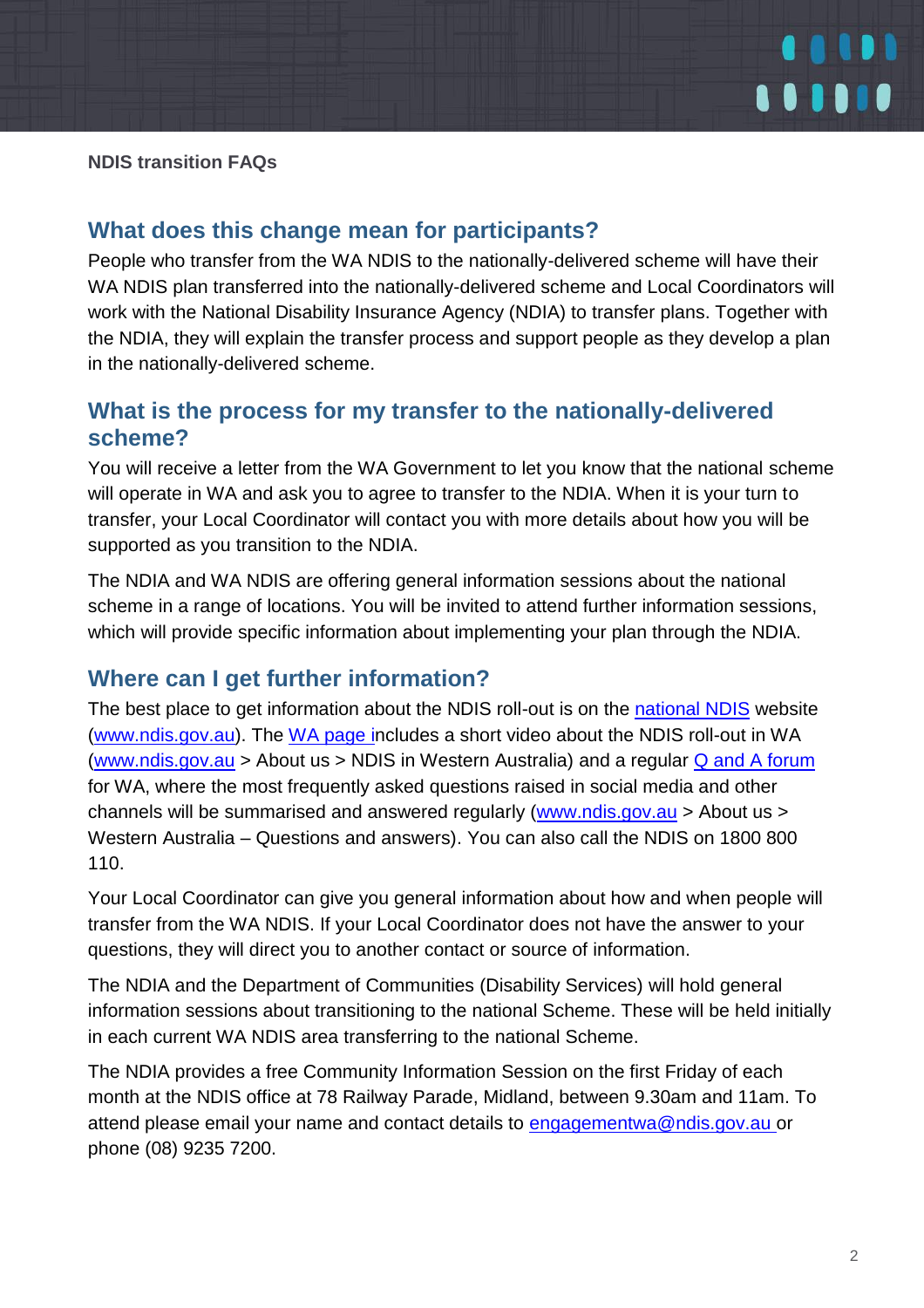

#### **Will all current participants of the WA NDIS be automatically transferred to the nationally-delivered scheme?**

All current WA NDIS participants will transfer to the NDIA by 31 December 2018.

All people in the WA NDIS will be asked to give their consent to transfer to the nationallydelivered scheme. Giving consent means that people within the WA NDIS can have their plan transferred easily and continue to access the support they need.

#### **Will participants in the current WA NDIS need to negotiate new plans?**

People who move from the WA NDIS to become participants in the nationally-delivered scheme will transfer in a staged geographic approach.

Local Coordinators will work with the NDIA to transfer plans for people they have been supporting in the WA NDIS. They will explain the transfer process to participants and how the NDIA plan reflects the same or similar supports to their WA NDIS plan.

#### **Will current arrangements be maintained for people receiving State Government-funded disability supports who are not eligible for the NDIS?**

Yes, these arrangements will be maintained for those people who are not eligible for the NDIS.

If there is a change in a person's circumstances they can make an access request to the NDIA at any time to test their eligibility for the NDIS.

#### **Will I be able to keep my current support provider/s?**

Most service providers operating in the metropolitan area in WA are already registered to provide supports for people in the national scheme. The NDIA is encouraging service providers who currently provide supports only for the WA NDIS to also register with the NDIA.

If any of your providers do not register with the NDIA, you may need to choose an alternative provider.

#### **Will I have an opportunity to discuss/renegotiate my current plan?**

You will have an opportunity to renegotiate the goals and supports in your current plan when you have your first NDIA plan review.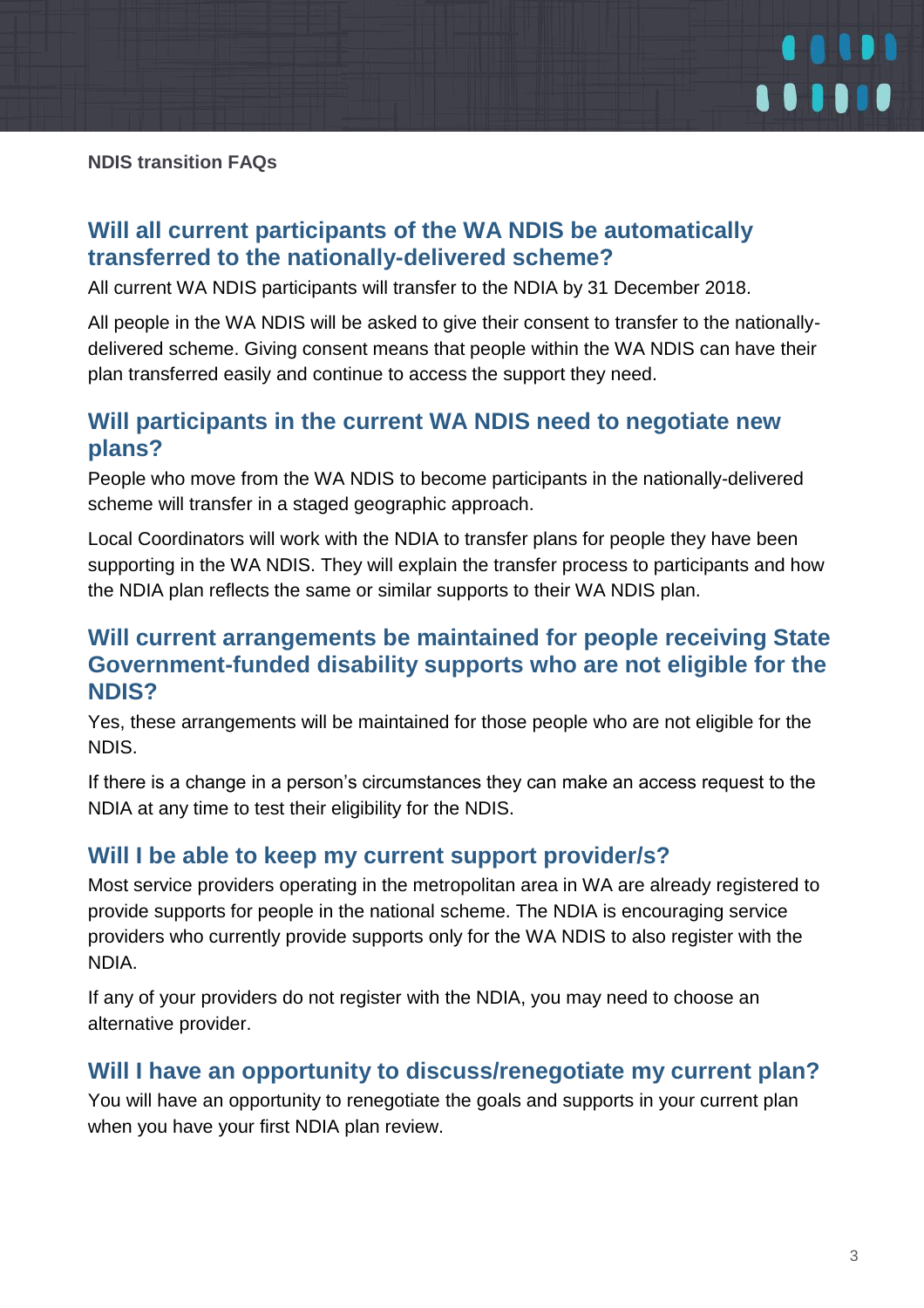

#### **I have not yet joined the NDIS and live in an area that is currently receiving disability supports under the WA Government. Where can I get further information?**

The best place to get information about the NDIS roll-out is on the [national NDIS w](https://www.ndis.gov.au/index.html)ebsite [\(www.ndis.gov.au\)](http://www.ndis.gov.au/). The [WA page](https://www.ndis.gov.au/about-us/our-sites/WA.html) includes a short video about the NDIS roll-out in WA and a regular [Q and A forum](https://www.ndis.gov.au/about-us/our-sites/WA/qanda.html) for WA, where the most frequently asked questions raised in social media and other channels will be summarised and answered regularly.

Your Local Coordinator can give you general information about how and when people will transfer from the WA NDIS. If your Local Coordinator does not have the answer to your questions, they will direct you to another contact or source of information.

The NDIA and Department of Communities will hold general information sessions about transitioning to the national Scheme. These will be held initially in each current WA NDIS area transferring to the national Scheme.

The NDIA provides a free Community Information Session on the first Friday of each month at the NDIS office at 78 Railway Parade, Midland, between 9.30am and 11am. To attend please email your name and contact details to [engagementwa@ndis.gov.au](mailto:engagementwa@ndis.gov.au) or phone (08) 9235 7200. These sessions will also be held in different locations, with further details to come.

If you already receive disability supports from the WA Government or from a Commonwealth program then you will automatically be contacted by the NDIA once your area starts to roll into the national scheme. The staff member will check your details and confirm your eligibility to come into the NDIS.

Once your eligibility is confirmed, you will be offered an appointment to attend your planning meeting. You will also be invited to attend a small group discussion to get information about the planning process and to get ready to consider the goals and supports you need in your plan.

#### **I have not yet joined the NDIS and live in a current WA NDIS area. Can I still join the NDIS before WA transitions to the nationallydelivered NDIS?**

Yes, if the WA NDIS is available in your region, you are encouraged to contact your Local Coordination office and find out if you are eligible to join the Scheme.

Your Local Coordinator will confirm your eligibility for the WA NDIS before helping you through the planning process. More information is available on the [Department of](http://www.disability.wa.gov.au/wa-ndis/wa-ndis/)  [Communities \(Disability Services\)](http://www.disability.wa.gov.au/wa-ndis/wa-ndis/) website [\(www.disability.wa.gov.au](http://www.disability.wa.gov.au/) > NDIS in WA).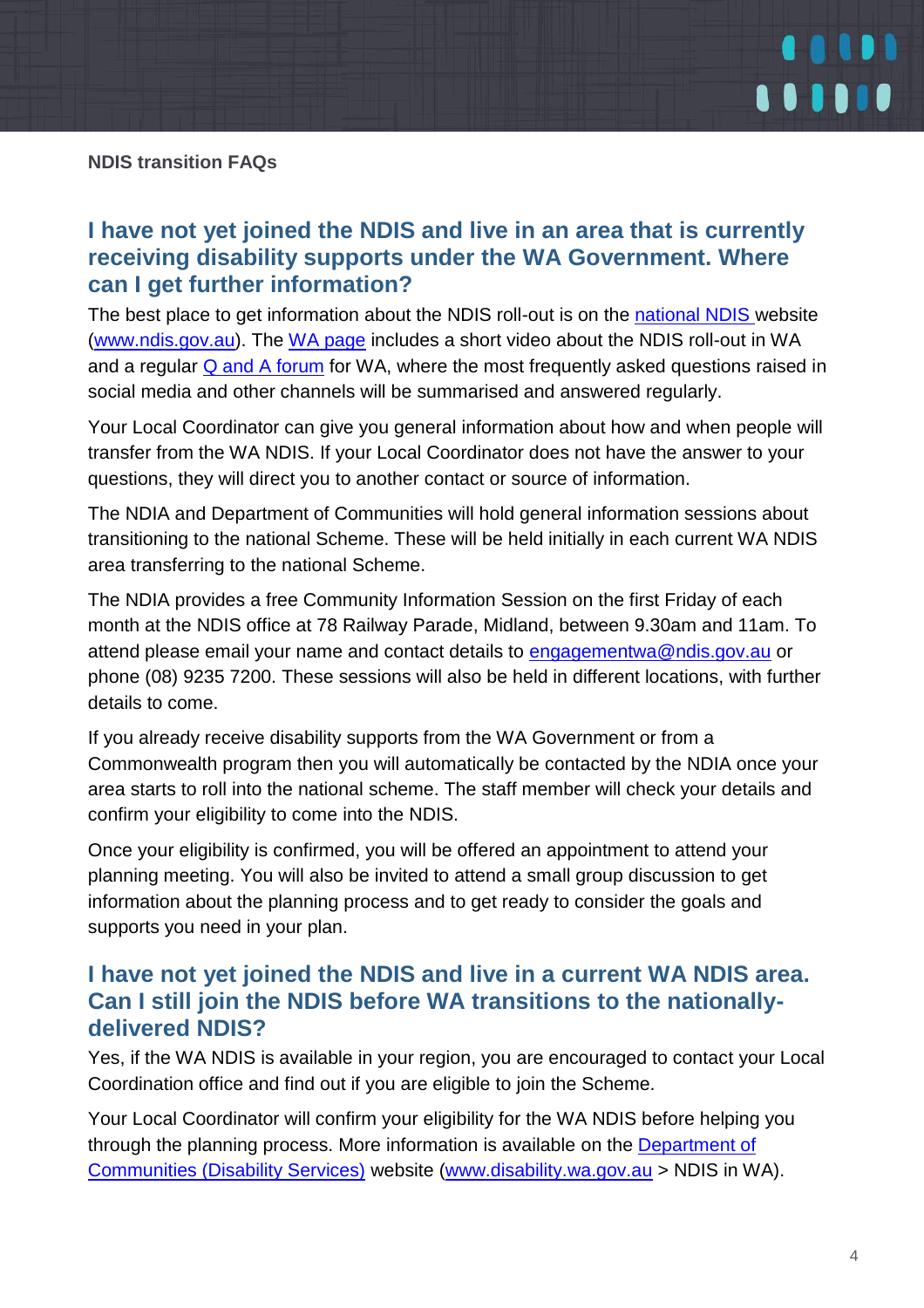

#### **NDIS transition FAQs**

Between April and December 2018, people taking part in the WA NDIS will transfer to the nationally-delivered NDIS in a phased approach. You will receive a letter from the WA Government to let you know how you will be supported to transfer to the NDIA. You will continue to be supported by the WA NDIS until you transfer to the nationally-delivered NDIS.

#### **I do not receive disability supports from the WA Government or from a Commonwealth program. What information can you give me?**

If you are not already receiving disability supports from the WA Government or from a Commonwealth program (or you are unsure) then you need to make a request to access the national scheme.

Information about **accessing the NDIS** is found at the NDIA website [\(www.ndis.gov.au](http://www.ndis.gov.au/) > People with disability > Access requirements). Once your access request has been considered, you will receive a letter confirming if you have met the disability requirements to enter the NDIS.

If you are eligible to come into the NDIS:

- you will be offered an appointment to attend your planning meeting
- you will be invited to attend a small group discussion to get information about the planning process and to get ready to consider the goals and supports you need in your plan.

#### **Will providers under the WA NDIS need to register through the NDIS portal?**

Providers registered exclusively with the WA NDIS will need to register as an NDIA provider.

Providers currently registered with the NDIA do not need to do anything further.

More information on becoming a [provider](https://www.ndis.gov.au/providers.html) is on the NDIS website [\(www.ndis.gov.au](http://www.ndis.gov.au/) > Providers).

In addition, information sessions for WA providers new to the NDIS will be held in early 2018.

#### **Where and when can I find out more information?**

The [Western Australia page](https://www.ndis.gov.au/about-us/our-sites/WA.html) on the NDIA websites contains general information about the roll-out and answers to common questions about the transition to the nationally-delivered NDIS.

 $\Box$